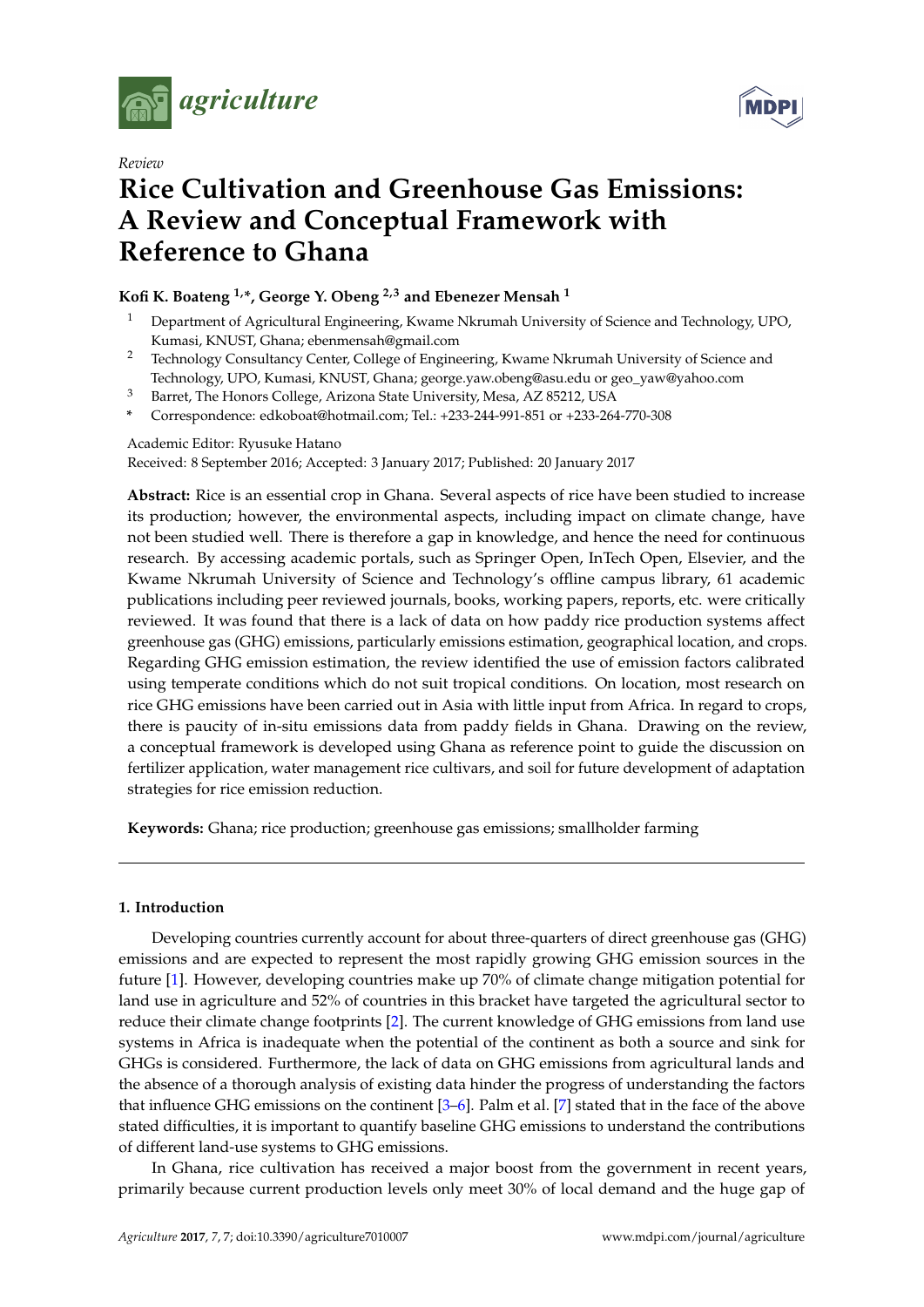the 70% deficit is filled through foreign rice imports with an annual bill of more than U.S. \$450 million. This has led to the intensification of rice cultivation across the country. Rice cultivation, however, has been identified as a source of GHGs, namely methane  $(CH_4)$ , nitrous oxide  $(N_2O)$ , and carbon dioxide  $(CO_2)$  [\[8](#page-10-5)[–11\]](#page-10-6). Current cultivation methods are likely to impact negatively on the environment if sustainable systems are not developed to intensify rice cultivation in Ghana. This review therefore focuses on trends and analyses from various studies that have been carried out on rice cultivation and greenhouse gas emissions in Ghana and other tropical developing countries.

#### **2. Yield-Scaled Global Warming Potential (Greenhouse Gas Intensity)**

Evidence abounds through numerous studies on the importance of rice cultivation systems in relation to the emission of greenhouse gases, especially  $CH_4$  and  $N_2O$  [\[12](#page-10-7)[–14\]](#page-10-8). Rice production intensification is essential considering the critical role it plays in feeding the world's growing populations, and for Ghana, where rice is a staple, a deficit in production has necessitated the intensification of rice production. Intensification of production, however, comes inevitably with a surge in GHG emissions. To be able to know how efficient a rice production system is, it has to be able to give optimum yield with low environmental impacts, such as low GHG emissions and its associated Global Warming Potential (GWP). The global warming potential of a greenhouse gas is an index computed to measure its radiative forcing following an emission of a unit mass of the specific gas, accumulated over a specific time period using carbon dioxide as a reference. Thus, carbon dioxide has a GWP of 1 [\[1\]](#page-10-0). The GWP therefore represents the combined effect of the differing times these substances remain in the atmosphere and their effectiveness in causing radiative forcing [\[15\]](#page-10-9).

The use of the Yield-Scaled Global Warming Potential (GWPY) or Greenhouse gas intensity is one such method used to measure and identify the efficiency of rice production systems by linking grain yield with GWP of the system. Mosier et al. [\[16\]](#page-10-10) referred to it as GHG intensity (GHGI) whilst Van Groenigen et al. [\[17\]](#page-11-0) referred to this concept as Yield-scaled global warming potential (GWPY). It is a measure that can be used to identify efficient cropping systems that produce high grain yields with low GWP values. The authors explained that a positive GHGI value is indicative of a net source of CO<sup>2</sup> equivalent per kg of yield whilst a negative value indicates a net sink of GHG to the soil. GWPY studies have been conducted for rice cultivation systems and other arable cropping systems in various countries [\[17](#page-11-0)[–20\]](#page-11-1), but literature on such studies in Ghana and African rice cultivation systems is rare. For Ghana, the lack of adequate investments in the agricultural sector and the high percentage of smallholders who still employ rudimentary farming practices make it imperative for efficient farming systems which encourage optimal use of inputs to be developed. GWPY is one such tool that can help in the development of such systems, and for paddy rice systems it can be employed to give knowledge on optimal fertilizer and water/flooding levels that ensure high yields with low GHG emissions.

# **3. Rice Production in Africa and Greenhouse Gas Emissions**

#### *3.1. Current Research in Africa*

Research on African rice cultivation systems and how they contribute to greenhouse gas emissions is inadequate, and this is evidenced by the limited availability of literature on the subject in peer-reviewed journal publications. Eshun et al. [\[21\]](#page-11-2) and Das and Baruah [\[22\]](#page-11-3) agreed when they both asserted that the environmental impact of rice cultivation in the tropics, especially in Africa, has not received much attention from the research community. In summarizing recent available data on GHG emissions from sub-Saharan African natural and agricultural lands, Kim et al. [\[23\]](#page-11-4) were able to cite only 2 out of 73 rice production studies. This and other similar studies reinforce the need for continuous research and knowledge generation, since rice cultivation contributes significantly to food security and employment in Africa.

The limited literature that is available employs mathematical modelling and qualitative research approaches in studying and predicting the levels of GHG emissions from rice cultivation systems.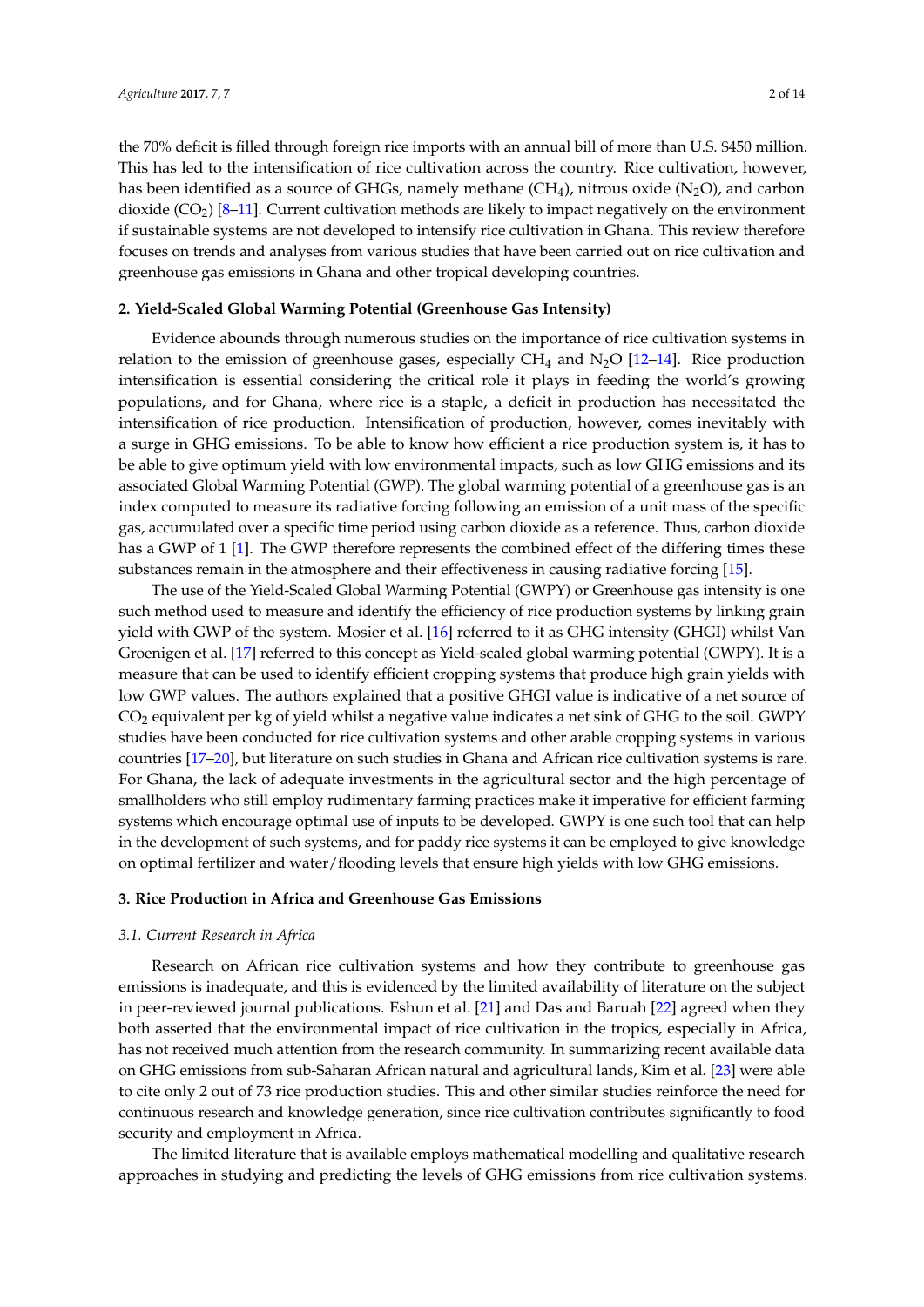This approach, however, needs quality field data specific to tropical developing countries. Quality data will ensure efficient scenario simulations. Currently in Ghana and other sub-Sahara African countries, quality data on rice cultivation and its impact on GHG emissions is not readily available because of inadequate research.

For instance, Farag et al. [\[24\]](#page-11-5), in studying carbon footprints on rice cultivation in Egypt, used the Intergovernmental Panel on Climate Change (IPCC) guidelines for emissions estimation (emission factors) as function of parameters like soil type, temperature, and rice cultivar. Eshun et al. [\[21\]](#page-11-2), in their work on greenhouse gas emissions and energy analysis of rice production systems in Ghana, employed a similar method to that of Farag et al. [\[24\]](#page-11-5) to estimate the emission levels as a function of production activities carried out by farmers during the season. The authors cited non-availability of emission inventory data as a reason for using the emission factor method.

In their work, Farag et al. [\[24\]](#page-11-5) and Kaba [\[25\]](#page-11-6) also used the qualitative approach viz surveys and observations to study the impacts of climate change on crop production in Ghana. Inherent in the qualitative approach in studying GHG emissions from land use systems is the risk of predicting GHG emission levels which show high discrepancies with actual field measurements, as observed by Sheer et al. [\[26\]](#page-11-7) and Kim et al. [\[23\]](#page-11-4).

The qualitative approach gives a broader generic view of GHG emissions from crop production systems, but in providing specific data to aid in the setting up of a local GHG emissions database to help with the design of mitigation strategies to reduce emission levels, the quantitative approach is preferable based on the potential of the qualitative method to produce conservative figures [\[27\]](#page-11-8). Commonly used emission factors (EFs) are formulated based on assumptions mainly from Europe and thus, the disagreement is grounded in the fact that there is a gap in the production as well as climate dynamics between these two geographical locations, therefore, assumptions in Europe may not hold in the sub-Saharan Africa (SSA) context.

This paper disagrees with the use of the emission factor (EF) method as a means of quantifying GHG emissions, particularly in SSA for the reason above. The use of EFs will be more useful if they are formulated to be location specific.

Kim et al. [\[23\]](#page-11-4) agreed with this paper's position by arguing that GHG estimations based on EF are not suited for tropical, developing countries because they are derived from models calibrated from measurements conducted under temperate, developed country conditions. Their position is further buttressed when they stated that the IPCC Tier 1, a commonly used GHG estimator for  $N_2O$  emissions resulting from fertilizer application, was parameterized by using the results from a meta-analysis of data collected in temperate climates in an 1891 studies.

The authors also agree with this paper's position by further arguing that the use of EF may give conservative estimates of GHG emissions and hence a false representation of what pertains on the field. However, in Asia and the monsoon regions, substantial work has been carried out on the interactions between rice cultivation systems and GHG emissions using various methods, and this work intends to draw on lessons from the various studies from these areas to help to sustainably improve rice cultivation in SSA.

# *3.2. Research in Other Continents*

Zhang et al. [\[28\]](#page-11-9) employed the Denitrification and Decomposition (DNDC) method to simulate the biogeochemical processes in rice paddies leading to greenhouse gas emissions, specifically methane (CH4) from soil. The method was used together with remote sensing to model the emissions over 1.44 million hectares of paddy rice fields in the Sanjiang Plain of north-eastern China. This method allowed the authors to model emission levels over a large area of rice paddies, and the results indicated that the total 1.44 million ha of rice paddies in the plain emitted 0.48–0.58 Tg·CH<sub>4</sub>-Cha<sup>-1</sup> with spatially differentiated annual emission rates ranging between 38.6–943.9 kg $\cdot$ CH<sub>4</sub>-Cha $^{-1}$ , which were comparable with that observed in Southern China. They attributed the high levels of emission to high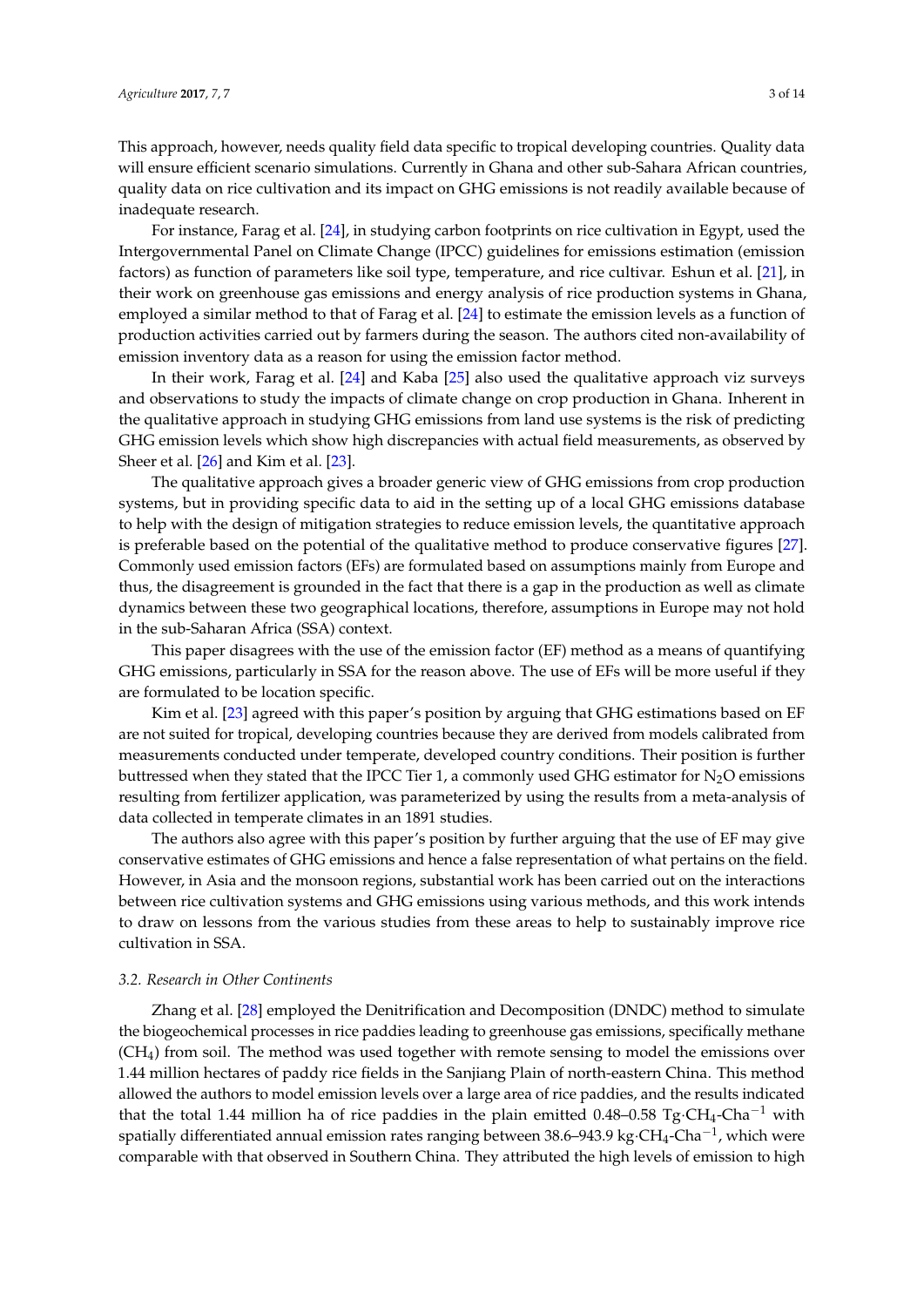soil organic carbon (SOC) contents, long crop season, and high rice biomass enhanced CH<sub>4</sub> production in the cool paddies.

The method proves effective for large study areas if the data requirements such as the spatial distribution of the rice fields over a location and a local emissions database are available. For countries in SSA, including Ghana, where this type of data may not be readily available, the method's effectiveness will be challenged significantly.

Babu et al. [\[9\]](#page-10-11) also employed the DNDC model to estimate  $CH_4$  emissions from Indian rice fields, and they reported discrepancies between observed and simulated seasonal patterns of CH<sub>4</sub> emission. They also observed large discrepancies between simulated and observed the occurrence of seasonal fluxes at sites that used manual chamber flux measurements. The modelling methods are useful in the simulation of future scenarios of GHG emission levels, however, the input data should be close to field data to ensure quality output.

Weller et al. [\[29\]](#page-11-10) investigated and compared differences in  $N_2O$  and CH<sub>4</sub> emissions from traditional paddy rice, upland 'aerobic' rice, and maize systems in a dry subtropical climate by employing an automated static chamber method of GHG emission measurement. The study concluded that though  $CH_4$  emissions from the upland rice were lower than the paddy rice system, yield was below average, and also a shift from the paddy system to the upland system will only amount to pollution swapping since  $N_2O$  emissions were higher in the upland system.

It is important, therefore, to rather look at the contributory factors that enhance GHG emissions in both systems and the opportunities that are available to reduce emissions in both systems.

#### **4. Rice Cultivar (Variety) Impact on GHG Emissions**

Rice varieties have been found in various field studies to affect GHG emissions, especially methane [\[20,](#page-11-1)[30\]](#page-11-11). The physiology of rice plants regulates methane emissions by making available sources of methanogenic substrates through carbon in the roots, including exudates, and also by transporting CH<sup>4</sup> emissions through the aerenchyma [\[11,](#page-10-6)[31–](#page-11-12)[34\]](#page-11-13). Several studies have confirmed variations in the emission levels of different rice cultivars [\[21–](#page-11-2)[39\]](#page-12-0).

Butterbach-Bahl et al. [\[35\]](#page-11-14) studied how rice genotypes influence  $CH_4$  emissions by growing and measuring season long emission levels from five cultivars that are commonly grown by smallholder farmers and five high-yielding improved varieties grown in India. The results of the study showed lower emission levels for the improved high yielding varieties compared to the traditional cultivars which exhibited profuse vegetative growth linked with the enhancement of GHG emissions.

In another study, Baruah et al. [\[30\]](#page-11-11) confirmed the results from Gogoi et al. [\[40\]](#page-12-1) by analyzing  $CH<sub>4</sub>$  and N<sub>2</sub>O emissions in relation to plant and soil factors by studying ten popular rice varieties grown in India (five traditional cultivars and five high yielding improved varieties). The study showed that emissions of  $CH_4$  and  $N_2O$  were lower in the high yielding improved varieties compared to the traditional varieties. They further found that  $CH_4$  and  $N_2O$  both showed a significant positive correlation with root dry weight, leaf area, leaf number, and tiller number. The traditional varieties which are mostly characterized by profuse vegetative growth therefore recorded higher  $CH<sub>4</sub>$  and  $N<sub>2</sub>O$  emissions.

The results of this study have shown that making improved seed available to farmers will not only mitigate GHG emissions but also guarantee high yield. Ongoing research in sub-Saharan Africa should seek to compare the emission levels of local cultivars that are predominantly grown to new improved cultivars. This will give adaptation experts useful information on rice cultivars when formulating adaptation strategies.

Das and Baruah [\[22\]](#page-11-3) examined the morpho-physiological characteristics of rice on methane emissions from a paddy system in India using a traditional and improved rice variety. The study recorded a higher seasonal flux for  $CH_4$  in the traditional variety compared to the improved cultivar. This was attributed to the profuse vegetative growth in the traditional variety which was exhibited by the development of more leaves, tillers, leaf area, length, and root volume, but the more important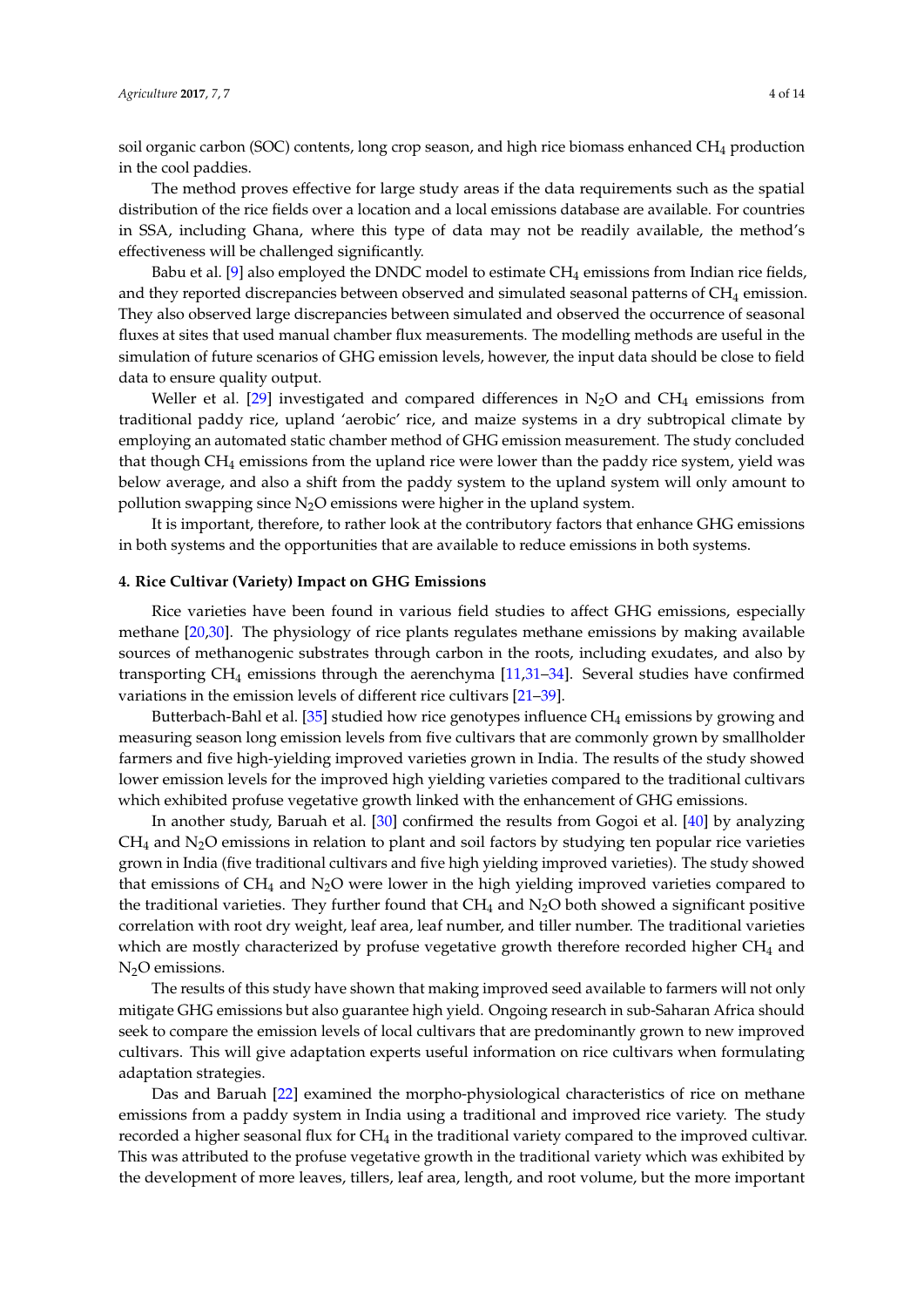traits that influence yield, like increased photosynthate partitioning to panicles rather than roots, were greater in the improved variety. The authors assert that the traditional cultivar exhibited enhanced diversion of photosynthate to roots resulting in more substrate availability to methanogenic bacteria in the rhizosphere region. In addition, the prominent vegetative growth enhances the transport of  $CH<sub>4</sub>$  from the soil to the above ground atmosphere. The results from this study agree with the earlier findings of several authors who reached a similar conclusion [\[32](#page-11-15)[,33](#page-11-16)[,35,](#page-11-14)[41\]](#page-12-2).

Findings from the studies demonstrate the possibility of employing biological mitigation strategies to control methane emission from rice production systems.

Typical among smallholder farmers in sub-Saharan Africa, access to improved and high yielding rice cultivars is a challenge. Therefore, if progress is to be made regarding the reduction of GHG emissions via improved seeds, access to seeds which are high yielding and low on emissions must be improved and made affordable.

#### **5. Rice Production Management Practices Influence on GHG Emissions**

#### *5.1. Organic versus Conventional*

The management practices that are employed in rice cultivation are key to the emission of greenhouse gases. Methane and nitrous oxide emissions are impacted directly by water management and fertilizer application respectively.

It has been estimated that rice production will increase by around 70% over the next quarter of a century if the demand for the growing human population is to be met [\[42\]](#page-12-3). The use of fertilizer has therefore assumed great importance in the effort to boost production, but the downside to the use is the potential of fertilizers to aggravate methane emissions.

Methane emissions from rice cultivation are projected to shoot up from 1990 levels of 97 Tg·year<sup>-1</sup> to 145 Tg·year<sup>-1</sup> by 2025 [\[43\]](#page-12-4).

Studies done by various authors confirmed that the majority of the practices that are carried out during the growing phase of rice cultivation affect GHG emissions and that they can be manipulated to reduce emissions [\[32](#page-11-15)[,41](#page-12-2)[,44\]](#page-12-5). A lot of work has been done to study the mechanisms through which these management practices influence GHG emissions.

Linquist et al. [\[45\]](#page-12-6) did a quantitative review and analysis of fertilizer management practices and GHG emissions from rice cultivation systems. In their research they studied the emission levels associated with different fertilizer management practices and concluded that there is a positive correlation between fertilizer management practices and GHG emissions. The study suggested the need to investigate options for combining mitigation practices and also to determine the economic viability of these practices.

Sampanpanish [\[46\]](#page-12-7) studied the impact of organic and inorganic fertilizers on the emission levels of carbon dioxide ( $CO<sub>2</sub>$ ), methane ( $CH<sub>4</sub>$ ), and nitrous oxide (N<sub>2</sub>O). The results of the study indicated a higher rate of emissions from chemical fertilizers when compared with emissions from organic fertilizers and therefore the use of organic fertilizers was recommended.

#### *5.2. Optimization of Fertilizer Application*

The use of organic fertilizers may reduce emissions, but there is the need to determine their performance on a large scale as well as their economic viability. There is also the need for effective farmer education to gradually wean them off chemical fertilizers which have guaranteed yields for years.

Lin et al. [\[47\]](#page-12-8), employing the Life-cycle assessment method, expected that organic farms would have less GHG by avoiding synthetic fertilizers, but the results of the study proved otherwise. They cited the high availability of methanogenic substrate present in organic fertilizers as a potential reason for the high CH<sup>4</sup> emissions in the organic fields. The use of pesticides in conventional farms and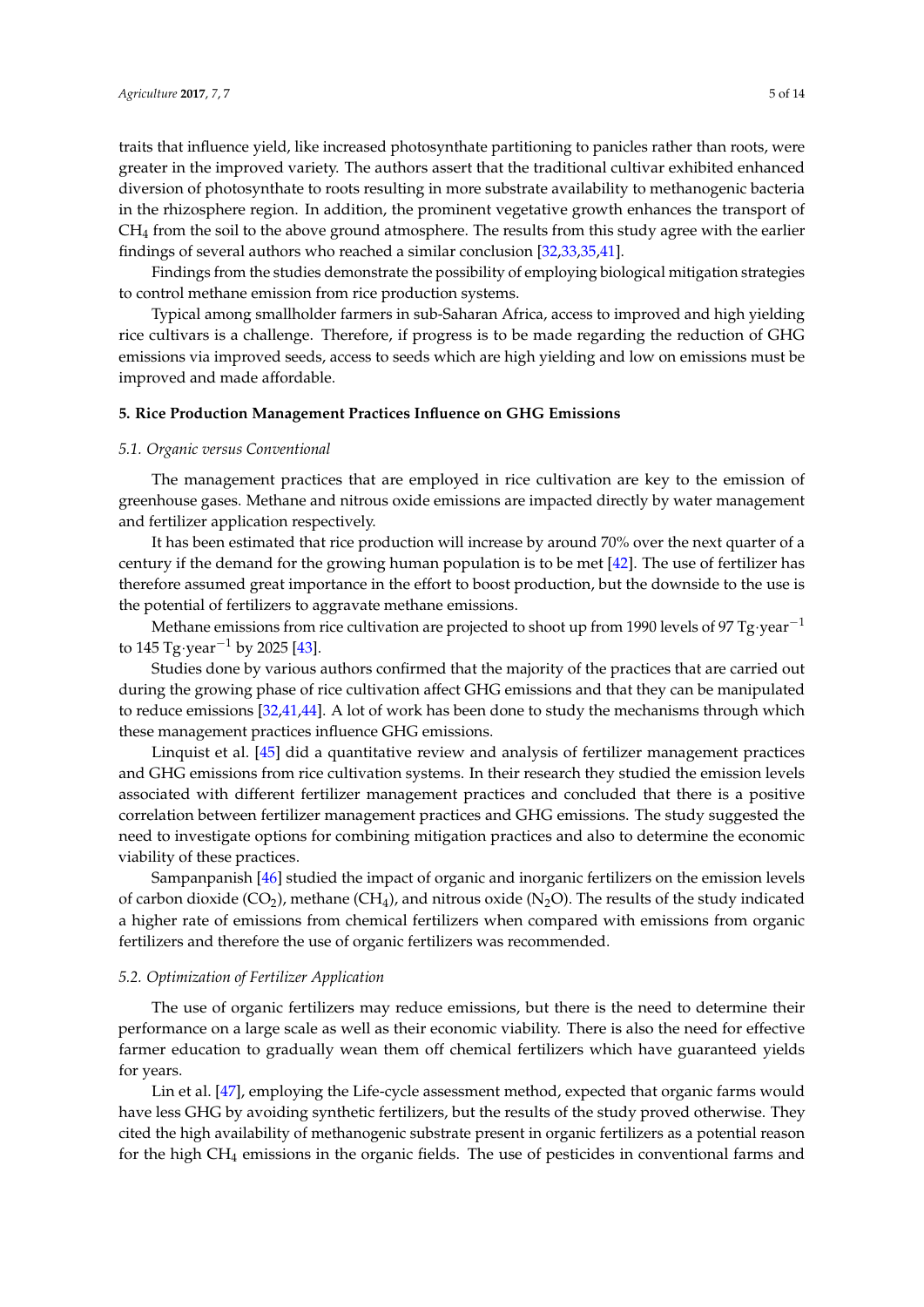their inhibiting effect (side effect) on CH<sup>4</sup> producing microbes was also cited as a probable reason for the low methane emissions from the conventional farms.

The effects of organic materials on methane emissions was also studied by Khosa et al. [\[48\]](#page-12-9). The research measured the emission levels from straw, farmyard manure, green manure, and rice-straw amended plots over two farming seasons. The study showed a high methane seasonal flux for all treatments except rice-straw compost amended plots, which showed a significantly lower emissions level. The authors attributed the differential effect to the carbon (C):Nitrogen (N) ratio of the material. The authors suggested the use of humified organic materials which have a lower C:N ratio for rice cultivation since it could minimize GHG emissions and also increase soil fertility and crop productivity. Nungkat and Kusuma [\[49\]](#page-12-10) agreed with the above results when in their study to determine the effects of the use of organic manure on methane emissions from rice paddies in Indonesia they found no correlation between the use of organic fertilizers and methane emissions.

However, there exist contrasting reports on the emission levels associated with conventional and organic rice fields.

Dubey [\[50\]](#page-12-11) intimated that fertilizer effect on emissions, especially CH4, depends on rate, type, and mode of applications. Urea application was found by Dubey [\[50\]](#page-12-11) and Wang et al. [\[51\]](#page-12-12) to enhance CH<sup>4</sup> emissions over the growing season which is likely a result of increases in soil pH following urea hydrolysis and a decrease in redox potential. These two processes have been found to enhance methanogenic activities.

A decrease in the emission rate of  $CH_4$  due to the competitive inhibition of nitrate in favor of methane production in ammonium nitrate applications has been reported by Wang et al. [\[51\]](#page-12-12).

In quantitatively reviewing and analyzing fertilizer management practices and greenhouse gas emissions from rice systems, Linguist et al.  $[10]$  showed that farmyard manure increased CH<sub>4</sub> emissions by 26% when compared with urea applied at the same rate. Green manure (*Sesbania*, used in the study), which is mostly nitrogen fixing plants grown on the field and incorporated into the soil prior to planting, also increased  $CH_4$  emissions by as much as 192%, although the authors pointed out that different green manure species can have variable effects on  $CH_4$  emissions. The study also showed that low application rates of inorganic fertilizers averaging 79 kg⋅N⋅ha<sup>-1</sup> increased CH<sup>4</sup> emissions by 18% compared to non-application of nitrogen fertilizers. Higher application rates (average of 249 kg $\cdot$ N $\cdot$ ha $^{-1}$ ), on the other hand, decreased CH<sub>4</sub> by 15%.

The review also reported that ammonium sulfate reduced  $CH_4$  emissions by  $40\%$  compared to urea applied at the same rate. The reason ascribed to the reduction in emission levels according to authors was likely a result of the addition of sulfate.

Zhang et al. [\[45\]](#page-12-6) investigated the impact of three levels of nitrogen fertilizer application viz high (300 kg·ha $^{-1}$ ), moderate (219 kg·ha $^{-1}$ ), and low (150 kg·ha $^{-1}$ ) CO<sub>2</sub>, CH<sub>4,</sub> and N<sub>2</sub>O emissions from paddy fields. The conclusion of the study showed that the emission levels of all the gases of interest were higher for the 300 kg·ha<sup>-1</sup> fertilizer application, which represented the dominant practice employed by the local farmers. This work demonstrated the potential use of optimized fertilizer application as a means of overcoming high emission levels in rice systems, especially  $N_2O$ , and the study showed that encouraging optimized fertilizer application is feasible since the yield in this study was maintained at normal levels.

Optimized fertilizer application will ensure efficient utilization of nutrients by the rice, thereby leaving very little residue for nitrification/denitrification and thereby reducing  $N<sub>2</sub>O$  emissions. For smallholder farmers with limited access to farm inputs, optimized fertilizer application will not only help in the reduction of  $N_2O$  emissions but will also make it possible for the farmers to make savings for other farm activities and their families.

Gogoi [\[52\]](#page-12-13) studied the seasonal and temporal variations associated with  $N_2O$  emissions under different regimes (doses) of fertilizer and also sought to identify the best combination for fertilizer application which can reduce  $N_2O$  emissions but give a higher yield potential. Results from the study showed that temporal fluxes were positively correlated to fertilizer application. They found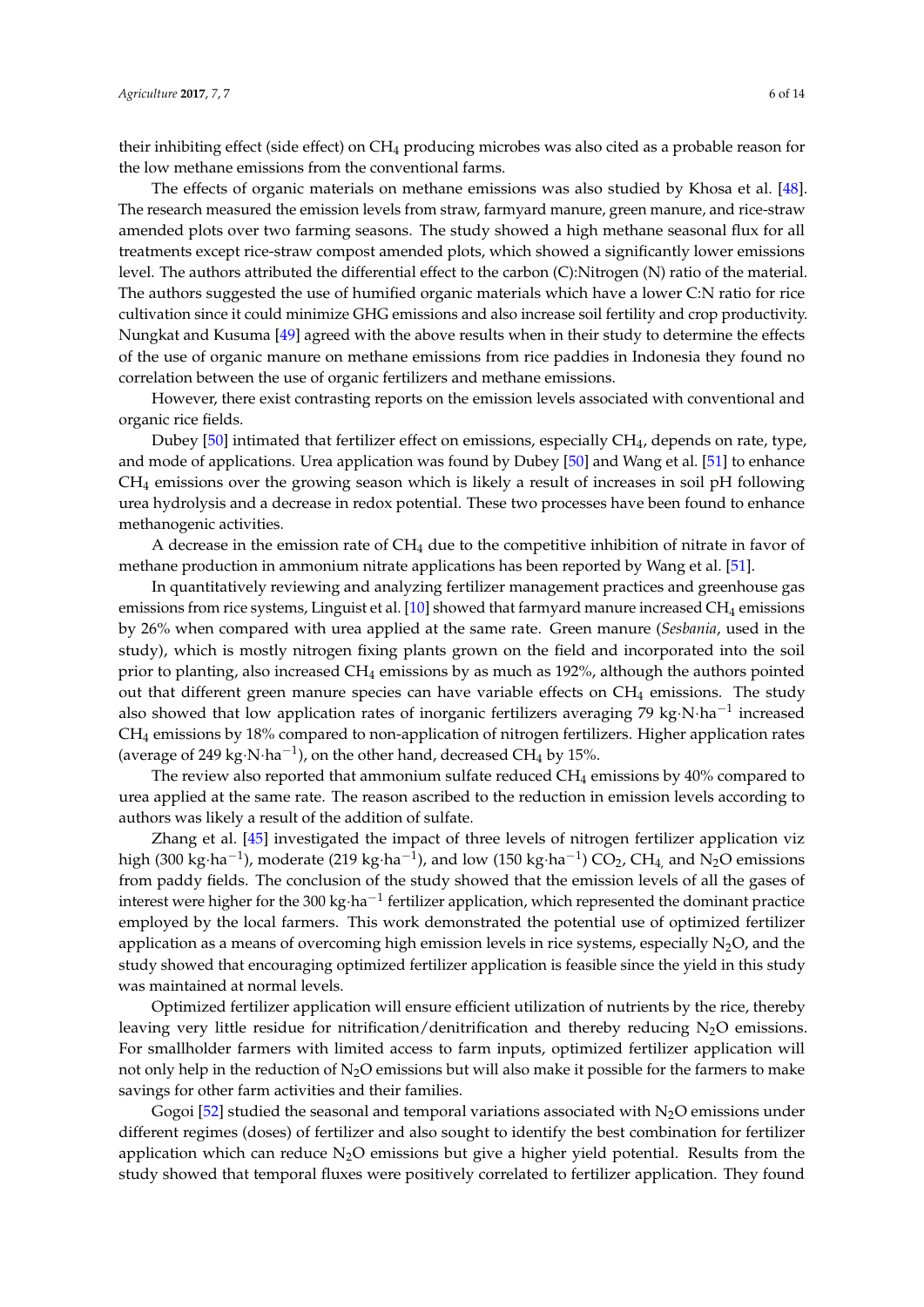that applying N, P<sub>2</sub>O<sub>5</sub>, and K<sub>2</sub>O in a ratio of 40:20:20 kg·ha<sup>-1</sup> as urea, single super phosphate, and muriate of potash without farm yard manure was able to sustain yield levels, whereas  $N_2O$  emissions were lowered.

It is important to note that different soils may produce different reactions to different fertilizer amendments, and so for rice fields in Ghana it will be important to study the effects of different fertilizer combinations on GHG emissions with a view of making organic fertilizers an integral part.

Studies on emissions from both conventional and organic fields have not been carried out in Ghana or most other rice producing countries in Africa. This makes it difficult to assess the effect of synthetic and organic fertilizers on GHG emissions under tropical conditions.

#### *5.3. Water Management and Research Efforts*

Xu et al. [\[53\]](#page-12-14) studied how effective different water regimes could conserve water, reduce GHG emissions, and maintain yields in rice production systems. They used two rice varieties in a no-till paddy under three different water systems viz (a) continuous flooding (CF) (b) flooded and wet intermittent irrigation (FWI), and (c) flooded and dry intermittent irrigation (FDI).

In regards to emission reduction, the study reported that the CF and (FWI and FDI) strategies reduced CH<sub>4</sub> emissions by 60% and 83%, respectively, while CO<sub>2</sub> and N<sub>2</sub>O emissions increased by 65% and 9%, respectively.  $CO_2$  emissions increased by 104% under the FWI system, and  $N_2O$  emissions increased by 11% under the FDI system.

The highest emission reduction for  $CH_4$  (83%) was achieved under systems where there was a period of non-flooding (FWI and FDI), and consistent with methane production, which is more pronounced in anaerobic conditions, the FWI and FDI systems provided limited anaerobic conditions for methanogenesis—hence the 80% relative reduction in  $CH_4$  emissions. The study also brought to the fore the issue of pollution swapping, where practices which reduce one pollutant tend to increase the production of another. This was demonstrated in the study by the increase in  $CO_2$  and  $N_2O$ emissions by 104% and 11% respectively in the same system which reduced CH<sub>4</sub> emissions.

Tarlera et al. [\[19\]](#page-11-17) also studied how water management impacts both  $CH_4$  and  $N<sub>2</sub>O$  emissions from rice paddies under two irrigation systems viz conventional water management (continuous flooding) and an alternative system (controlled deficit irrigation allowing for wetting and drying, AWDI). The results of the study showed that the AWDI system emitted  $55\%$  less CH<sub>4</sub> emissions compared to the continuous flooding system. There were no significant differences between  $N_2O$  emissions from the two systems. The authors further demonstrated through yield-scaled global warming potential analysis that the AWDI system allowed for lower emissions by obtaining optimum yields, but they warned that though the system may present an opportunity for reducing CH<sup>4</sup> emissions, it can also increase  $N_2O$  emissions (pollution swapping) and reduce crop yields.

Sander et al. [\[48\]](#page-12-9) studied how variations in soil water regimes before the onset of rice cultivation and residue management during the fallow period influenced  $CH_4$  and  $N_2O$  emissions and affected methane  $(CH_4)$  and nitrous oxide  $(N_2O)$  emissions during the subsequent rice cropping season. They used three treatments, flooded fallow, dry and wet fallow, as well as dry and dry-tillage fallows for their work and concluded that fallow treatments greatly influenced GHG emissions during rice growth.

They observed that the flooded fallow period recorded high emission levels during the rice growth period. The dry and wet fallow period produced intermediate emissions with the dry and dry-tillage treatment recording the lowest levels of emissions. Regarding the effect of residues, they observed that the GWP was higher in the fields with residues across all the fallow treatments.

Irrigation systems are not widely used for rice production in Ghana, except for a few large-scale commercial producers. Most small-scale rice farms are rain-fed and so any significant variation in rainfall is bound to have serious implications for yield. Research efforts should therefore be geared toward the development of resilient rice cultivation systems that can cope with little (intermittent) water regimes or drought conditions.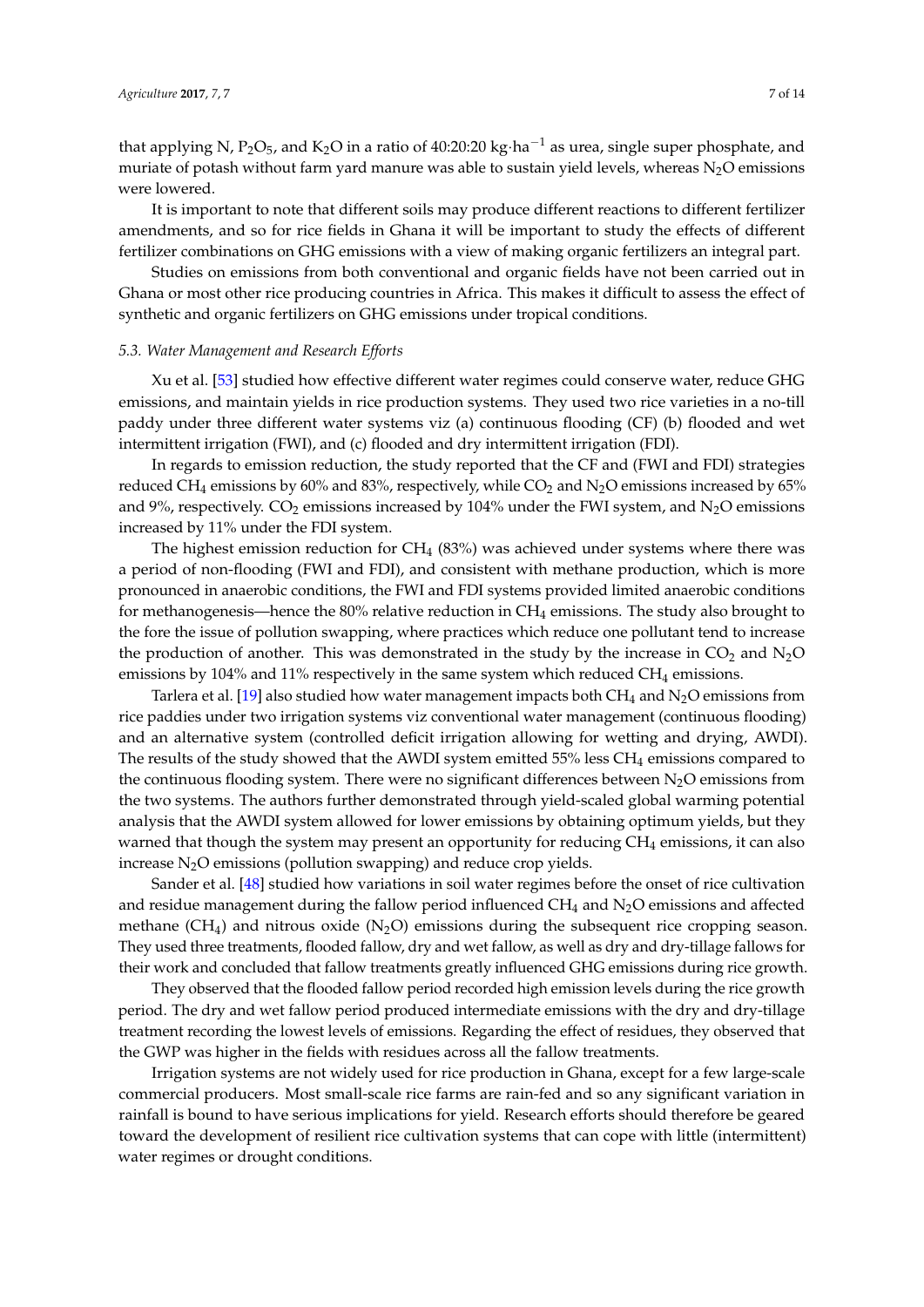The rice variety used in the study which was drought resistant maintained yields and emitted less GHG emissions under the FWI system in the study by Xu et al. [\[53\]](#page-12-14) when compared to the dominant cultivar used by farmers in the study area. Therefore, there is the need for current research to vary the dominant variety grown in Ghana as well as farmer practices, including water management, and compare their influence on GHG emissions and yield.

### **6. Conceptual Framework**

At the smallholder rice cultivation level, many variables affect the major factors that determine the level of GHG emissions, and to better understand the nexus between these factors, a conceptual framework is presented in Figure [1.](#page-7-0) The major factors that determine the level of GHG emissions include fertilizer application, the water/flooding management process, soil characteristics, and the type include fertilizer application, the water/flooding management process, soil characteristics, and the of rice variety cultivated. These determinants have widely been recognized as the four major factors that account for GHG emissions from rice cultivation systems, and it is through their manipulation that emissions could be reduced  $[19,54]$  $[19,54]$ .  $f(x) = \frac{1}{2}$ 

<span id="page-7-0"></span>

**Figure 1.** Conceptual framework. **Figure 1.** Conceptual framework.

The green boxes in Figure 1 represent the four major factors (sampling points) that will show how high or low levels of GHGs will be emitted from rice cultivation, and the red oval shape depicts how climate-smart agricultural practices involving the major factors are carried out.

According to the Consultative Group on International Agricultural Research (CGIAR) [\[2\]](#page-10-1), climate-smart agriculture (CSA) is an integrative approach aimed at addressing relevant interlinked challenges of food security and climate change. The approach has three main objectives which include:

1. sustainably increasing agricultural productivity in order to support equitable increases in farm incomes, food security, and development; incomes, food security, and development;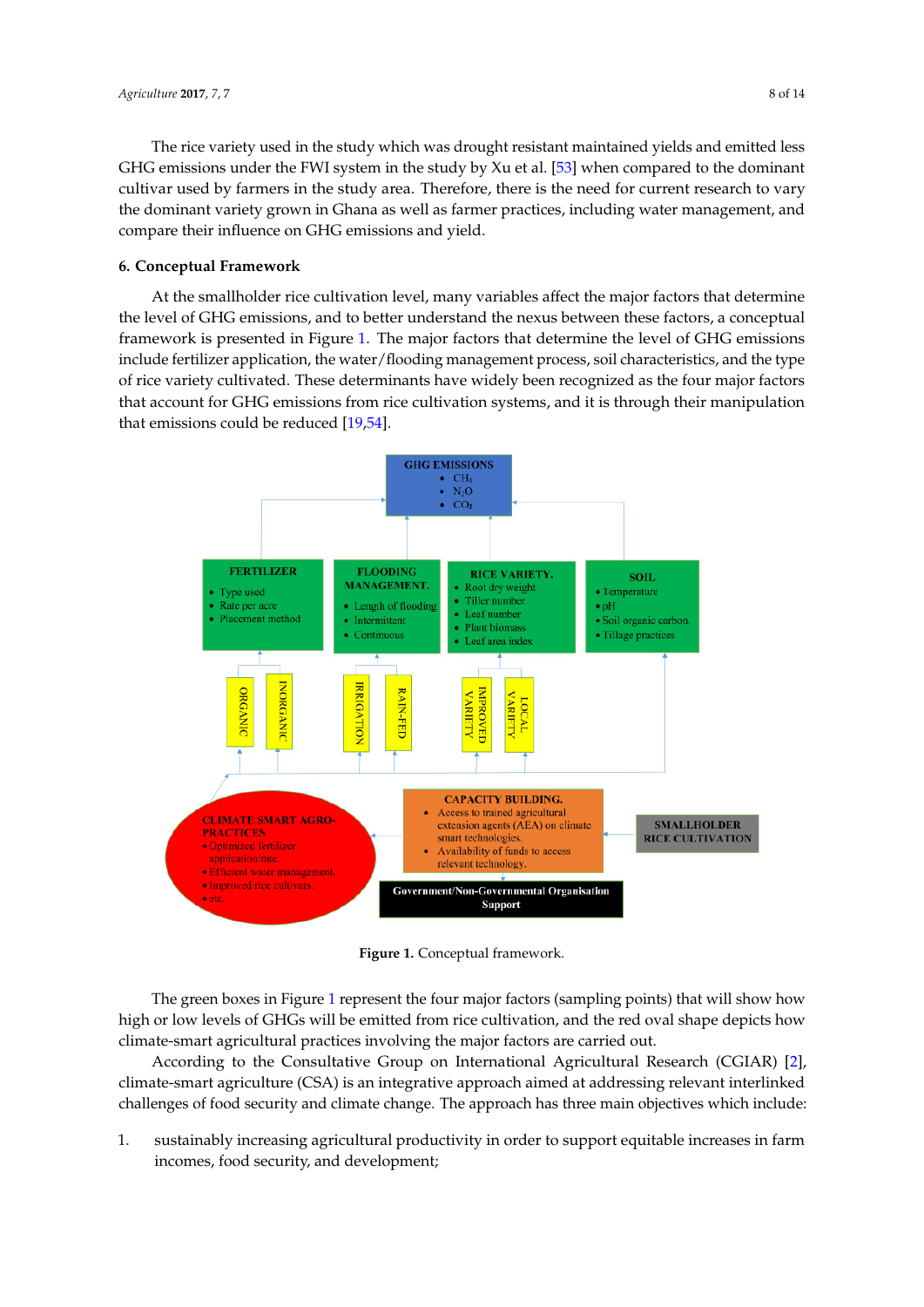- 2. adapting and building resilience of agricultural and food security systems to climate change at multiple levels;
- 3. reducing greenhouse gas emissions from agriculture (including crops, livestock, and fisheries).

The government of Ghana through its Ministry of Food and Agriculture (MOFA) has adapted the Climate Change, Agriculture and Food Security (CCAFS) programme to suit it locally by launching a programme termed the National Climate-Smart Agriculture and Food Security Action Plan which seeks to develop climate-resilient agriculture and food systems for all agro-ecological zones in the country.

To achieve this objective, the action plan seeks to develop climate-resilient agriculture and food systems for all agro-ecological zones, develop human resource capacity for climate-resilient agriculture, and to elaborate on the implementation framework and the specific climate-smart agricultural activities to be carried out at the respective levels of governance [\[2\]](#page-10-1).

It is perceived in this review that climate-smart agricultural practices will have a significant effect on levels of GHGs emitted from paddy rice fields, and the framework presented in Figure [1](#page-7-0) puts into context the major factors and variables at play at the smallholder level which will determine the level of GHGs emitted. For instance, building the capacity of agricultural extension agents to effectively train farmers on how to adopt and implement climate smart agro-practices will be essential in bringing down GHG emissions at the smallholder farming level.

The orange box depicts factors that will directly impact how farmers are able to adopt and effectively apply proven climate smart technologies which may involve optimal fertilizer application, efficient water/flooding management processes, and improved rice varieties, etc. At the smallholder level, where farm investments are limited to the farmer with little external support, a deliberate effort by government through its agricultural development agencies, as well as non-governmental organizations to assist farmers, will be important if any progress is to be made on reducing GHG emissions from rice paddies. The red oval represents the relevant climate smart technologies which will influence the choice of the factors depicted in the yellow boxes. The four major sampling points in measuring GHG emissions are illustrated with the green boxes, and finally the blue box represents the type of GHG emissions that will be measured.

#### **7. Gaps Identified in Literature**

Table [1](#page-8-0) below presents gaps that were identified during the review of literature. The identified gaps make a strong case for further research to be conducted in these research areas for tropical regions, especially in sub-Saharan Africa.

<span id="page-8-0"></span>

| Area                        | <b>Identified Gaps</b>                                                                                                                                                                                                                                    |  |  |
|-----------------------------|-----------------------------------------------------------------------------------------------------------------------------------------------------------------------------------------------------------------------------------------------------------|--|--|
| <b>Emissions Estimation</b> | Use of emission factors calibrated using temperate conditions which do not suit<br>tropical conditions.<br>Insufficient measurements for the development of a localized emissions database<br>for continuous research on rice induced emissions in Ghana. |  |  |
| Location                    | Majority of studies on rice induced GHG emissions carried out in Asia with little<br>to no input from African rice production.                                                                                                                            |  |  |
| Crops                       | Unavailability of emission data collected in situ from paddy rice fields in Ghana.                                                                                                                                                                        |  |  |
|                             |                                                                                                                                                                                                                                                           |  |  |

**Table 1.** Identified gaps in reviewed literature.

Emission reporting in most developing countries relies on generic default emission factors (EFs) provided primarily by the UN Intergovernmental Panel on Climate Change (IPCC) to prepare their mitigating strategies (if any) and also for reporting progress on emissions. This method is inherently problematic due to the difference in emission determining conditions in Africa and Europe, upon which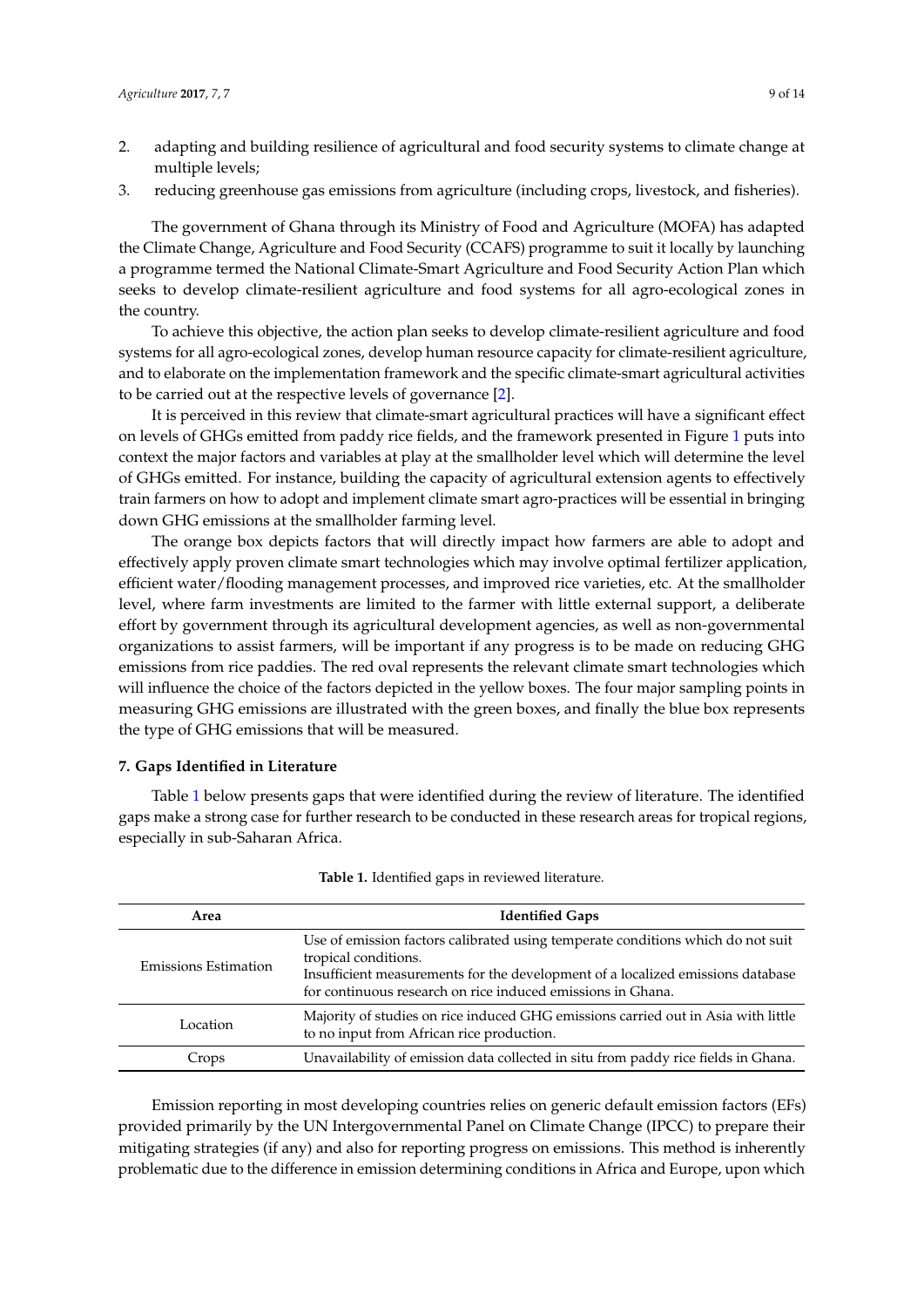conditions the emission factor calibrations were done. As presented by Kim et al. [\[24\]](#page-11-5), there is the high potential to either under or over-estimate emission levels employing the emission factor method.

Efforts are, however, under way in some African countries to curtail the use of the EF method through the setting up of the Mazingira laboratory in Kenya. This is a collaboration between the Center for International Forestry Research (CIFOR), Germany's Karlsruhe Institute of Technology (KIT), and the International Livestock Research Institute (ILRI). The laboratory has started churning out data 'made in Africa for Africa' and through the scaling up of such laboratories across the different ecological zones on the continent, the emission data gap will eventually be bridged.

Due to the lack of data on rice paddy emissions in Ghana and most countries in the sub-Saharan region, the table below serves as a guide to the levels of emissions that may be recorded in field research. To broaden the spectrum of data, emission levels data from countries in both developing and developed world are presented in Table [2.](#page-9-0)

<span id="page-9-0"></span>

|    | Location    | Emission        | <b>Emission Level</b>                                                    | Reference |
|----|-------------|-----------------|--------------------------------------------------------------------------|-----------|
| 1  | India       | CH <sub>4</sub> | $18.63$ g/m <sup>2</sup>                                                 | $[44]$    |
|    |             | $N_2O$          | 14.33 $g/m^2$                                                            |           |
| 2  | China       | $N_2O$          | 23.10 $\alpha$ , 40.10 $\beta$ , 71.10 $\gamma$ mg/m <sup>2</sup>        | $[55]$    |
| 3  | China       | CO <sub>2</sub> | $0.45 - 8.62 \mu mol·m-2·s-1$                                            | [56]      |
| 4  | China       | $N_2O$          | 0.089–0.21 kg·N·ha <sup>-1</sup>                                         | $[15]$    |
| 5  |             | CH <sub>4</sub> | 34.6–51.7 kg·Cha <sup>-1</sup> ·year <sup>-1</sup>                       |           |
| 6  | China       | $N_2O$          | 0.11-0.68 kg $\cdot$ N $\cdot$ ha <sup>-1</sup>                          | $[55]$    |
|    |             | CH <sub>4</sub> | 135–467 kg·Cha <sup>-1</sup>                                             |           |
| 7  | India       | $N_2O$          | 1.09-1.64 kg·Cha <sup>-1</sup>                                           | $[57]$    |
| 8  | Philippines | CH <sub>4</sub> | 75.55–86.81 kg·CH <sub>4</sub> -C·ha <sup>-1</sup> ·s <sup>-1</sup>      | [30]      |
|    |             | $N_2O$          | 0.64–0.0.90 kg N <sub>2</sub> O-N·ha <sup>-1</sup> ·season <sup>-1</sup> |           |
| 9  | Italy       | CH <sub>4</sub> | 0.16–0.38 g·CH <sub>4</sub> ·m <sup>2</sup> ·day <sup>-1</sup>           | $[58]$    |
| 10 | Indonesia   | CH <sub>4</sub> | 19–123 mg·CH <sub>4</sub> ·m <sup>-2</sup> ·day <sup>-1</sup>            | $[59]$    |
| 11 | Indonesia   | CH <sub>4</sub> | $-399.63$ to 459.94 kg·CH <sub>4</sub> /ha                               | $[52]$    |
| 12 | <b>USA</b>  | $N_2O$          | 90–171 g·N·ha <sup>-1</sup>                                              | [60]      |
| 13 | <b>USA</b>  | CO <sub>2</sub> | 2.4–21.1 kg·C·ha <sup>-1</sup> ·day <sup>-1</sup>                        | [61]      |
|    |             | $N_2O$          | 0.20–6.7 g·N·ha <sup>-1</sup> ·day <sup>-1</sup>                         |           |
|    |             | CH <sub>4</sub> | $-0.97$ to 0.04 g·C·ha <sup>-1</sup> ·day <sup>-1</sup>                  |           |

**Table 2.** Emission levels from various studies.

<sup>a</sup>, <sup>b</sup> and <sup>c</sup> represents low, medium and high nitrogen fertilizer application respectively.

# **8. Conclusions**

There is a chronic lack of data on rice cultivation and GHG emissions in Ghana and other African countries and as such the net effects of emissions are not known. This makes the design of mitigation measures to suit local conditions difficult. It emerged from this review that, in most cases, management practices of rice production systems played a critical role in the emission of greenhouse gases, especially fertilizer and flooding regimes. Rice cultivar/variety as a biological means of mitigating GHG emissions from rice cultivation systems is essential, but it should be used in collaboration with emission reduction proven water and fertilizer regimes to get the expected results. The conceptual framework had presented a visual representation of how various factors such as fertilizer application, water management practices, crop variety, and soil type inter-relate to explain the factors that influence the level of greenhouse gas emissions from rice fields. We conclude that research in sustainable rice cultivation should be given attention in Ghana and other African countries to ensure continuous generation of knowledge and an understanding of the potential methods that can contribute to intensify rice cultivation and reduce greenhouse gas emissions.

**Acknowledgments:** The authors are grateful to the KNUST for granting access to the offline campus repository of journals and academic works. We are also thankful to the MIT, D-Lab International Development Innovation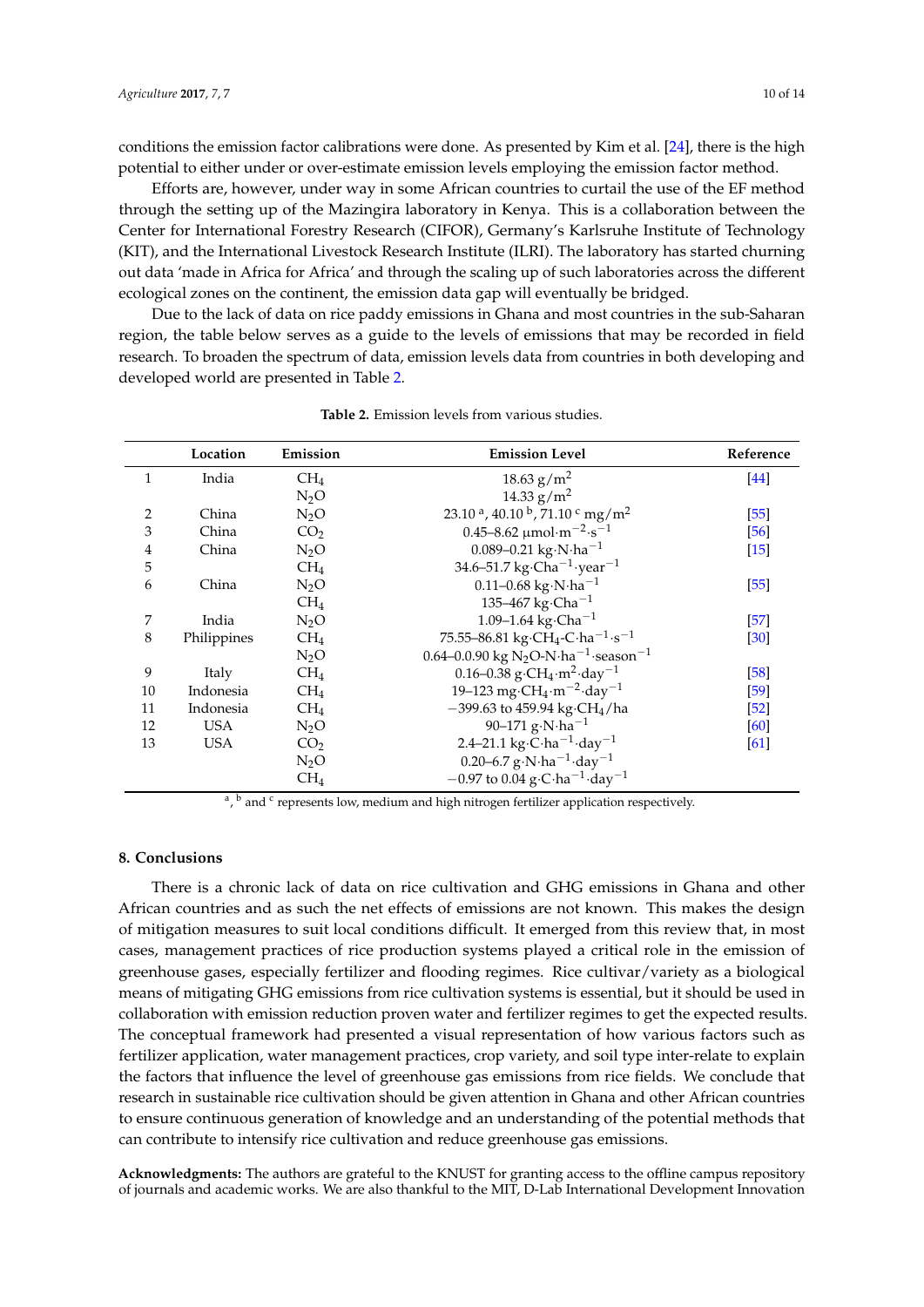Network (IDIN) program, USA, and the Technology Consultancy Centre (TCC) of Kwame Nkrumah University of Science and Technology (KNUST), Ghana for providing funding support for the research and writing of the paper.

**Author Contributions:** K.K.B., G.Y.O., and E.M. developed the idea of the paper. K.K.B. and G.Y.O. worked on the conceptual framework and structure. K.K.B. worked on the initial draft of the paper. K.K.B., G.Y.O., and E.M. fine-tuned content of the paper. K.K.B., G.Y.O., and E.M. contributed to revise the paper for publication.

**Conflicts of Interest:** The authors declare no conflict of interest.

# **References**

- <span id="page-10-0"></span>1. Intergovernmental Panel on Climate Change. *Contribution of Working Groups I, II and III to the Fifth Assessment Report of the Intergovernmental Panel on Climate Change*; Climate Change 2014: Synthesis Report; Core Writing Team, Pachauri, R.K., Meyer, L.A., Eds.; Intergovernmental Panel on Climate Change: Geneva, Switzerland, 2014.
- <span id="page-10-1"></span>2. Consultative Group on International Agricultural Research. *Climate Change, Agriculture and Food Security*; Consultative Group on International Agricultural Research (CGIAR): Montpellier, France, 2015.
- <span id="page-10-2"></span>3. Hickman, J.E.; Palm, C.; Mutuo, P.; Melillo, J.; Tang, J. Nitrous oxide (N<sub>2</sub>O) emissions in response to increasing fertilizer addition in maize (*Zea mays* L.) agriculture in western Kenya. *Nutr. Cycl. Agroecosyst.* **2014**, *100*, 177–187. [\[CrossRef\]](http://dx.doi.org/10.1007/s10705-014-9636-7)
- 4. Valentini, R.; Arneth, A.; Bombelli, A.; Castaldi, S.; Cazzolla Gatti, R.; Chevallier, F.; Ciais, P.; Grieco, E.; Hartmann, J.; Henry, M.; et al. A full greenhouse gases budget of Africa: Synthesis, uncertainties, and vulnerabilities. *Biogeosciences* **2014**, *11*, 381–407. [\[CrossRef\]](http://dx.doi.org/10.5194/bg-11-381-2014)
- 5. Ciais, P.; Bombelli, A.; Williams, M.; Piao, S.L.; Chave, J.; Ryan, C.M.; Henry, M.; Brender, P.; Valentini, R. The carbon balance of Africa: Synthesis of recent research studies. *Philos. Trans. R. Soc. A* **2011**, *269*, 2038–2057. [\[CrossRef\]](http://dx.doi.org/10.1098/rsta.2010.0328) [\[PubMed\]](http://www.ncbi.nlm.nih.gov/pubmed/21502175)
- <span id="page-10-3"></span>6. Bombelli, A.; Henry, M.; Castaldi, S.; Adu-Bredu, S.; Arneth, A.; de Grandcourt, A.; Grieco, E.; Kutsch, W.L.; Lehsten, V.; Rasile, A.; et al. An outlook on the Sub-Saharan Africa carbon balance. *Biogeosciences* **2009**, *6*, 2193–2205. [\[CrossRef\]](http://dx.doi.org/10.5194/bg-6-2193-2009)
- <span id="page-10-4"></span>7. Palm, C.A.; Smukler, S.M.; Sullivan, C.C.; Mutuo, P.K.; Nyadzi, G.I.; Walsh, M.G. Identifying potential synergies and trade-offs for meeting food security and climate change objectives in sub-Saharan Africa. *Proc. Natl. Acad. Sci. USA* **2010**, *107*, 19661–19666. [\[CrossRef\]](http://dx.doi.org/10.1073/pnas.0912248107) [\[PubMed\]](http://www.ncbi.nlm.nih.gov/pubmed/20453198)
- <span id="page-10-5"></span>8. Zou, J.; Huang, Y.; Jiang, J.; Zheng, X.; Sass, R.L. A 3-year field measurement of methane and nitrous oxide emissions from rice paddies in China: Effects of water regime, crop residue, and fertilizer application. *Biogeosciences* **2005**, *11*, 6223–6236. [\[CrossRef\]](http://dx.doi.org/10.1029/2004GB002401)
- <span id="page-10-11"></span>9. Babu, Y.; Jagadeesh, L.; Frolking, C.; Nayak, S.; Datta, D.R.; Adhya, T.K. Modelling of methane emissions from rice-based production systems in India with the denitrification and decomposition model. *Field Valid. Sensit. Anal.* **2005**, *89*, 1904–1912.
- <span id="page-10-12"></span>10. Linquist, B.; Groenigen, K.J.V.; Adviento-Borbe, M.A. Fertilizer management practices and greenhouse gas emissions from rice systems: A quantitative review and analysis. *Field Crops Res.* **2012**, *135*, 10–21. [\[CrossRef\]](http://dx.doi.org/10.1016/j.fcr.2012.06.007)
- <span id="page-10-6"></span>11. Reiner, W.; Milkha, S.A. The role of rice plants in regulating mechanisms of methane missions. *Biol. Fertil. Soils* **2000**, *31*, 20–29.
- <span id="page-10-7"></span>12. Van Groenigen, K.J.; van Kessel, C.; Hungate, B.A. Increased greenhouse-gas intensity of rice production under future atmospheric conditions. *Nat. Clim. Chang.* **2012**, *3*, 288–291. [\[CrossRef\]](http://dx.doi.org/10.1038/nclimate1712)
- 13. Khosa, M.K.; Sidhu, B.S.; Benbi, D.K. Effect of organic materials and rice cultivars on methane emission from rice field. *J. Environ. Biol.* **2012**, *31*, 281–285.
- <span id="page-10-8"></span>14. Yao, L.; Zheng, H.; Huang, H.; Liu, J.; He, H.; Tang, J. Water-saving ground cover rice production system reduces net greenhouse gas fluxes in an annual rice-based cropping system. *Biogeosciences* **2014**, *11*, 6221–6236. [\[CrossRef\]](http://dx.doi.org/10.5194/bg-11-6221-2014)
- <span id="page-10-9"></span>15. Farmer, G.T.; Cook, J. Climate Change Science: A modern synthesis. In *The Physical Climate*, 1st ed.; Springer: New York, NY, USA, 2013.
- <span id="page-10-10"></span>16. Mosier, A.R.; Halvorson, A.D.; Reule, C.A.; Liu, X.J. Net global warming potential and greenhouse gas intensity in irrigated cropping systems in northeastern Colorado. *J. Environ. Qual.* **2006**, *35*, 1584–1598. [\[CrossRef\]](http://dx.doi.org/10.2134/jeq2005.0232) [\[PubMed\]](http://www.ncbi.nlm.nih.gov/pubmed/16825479)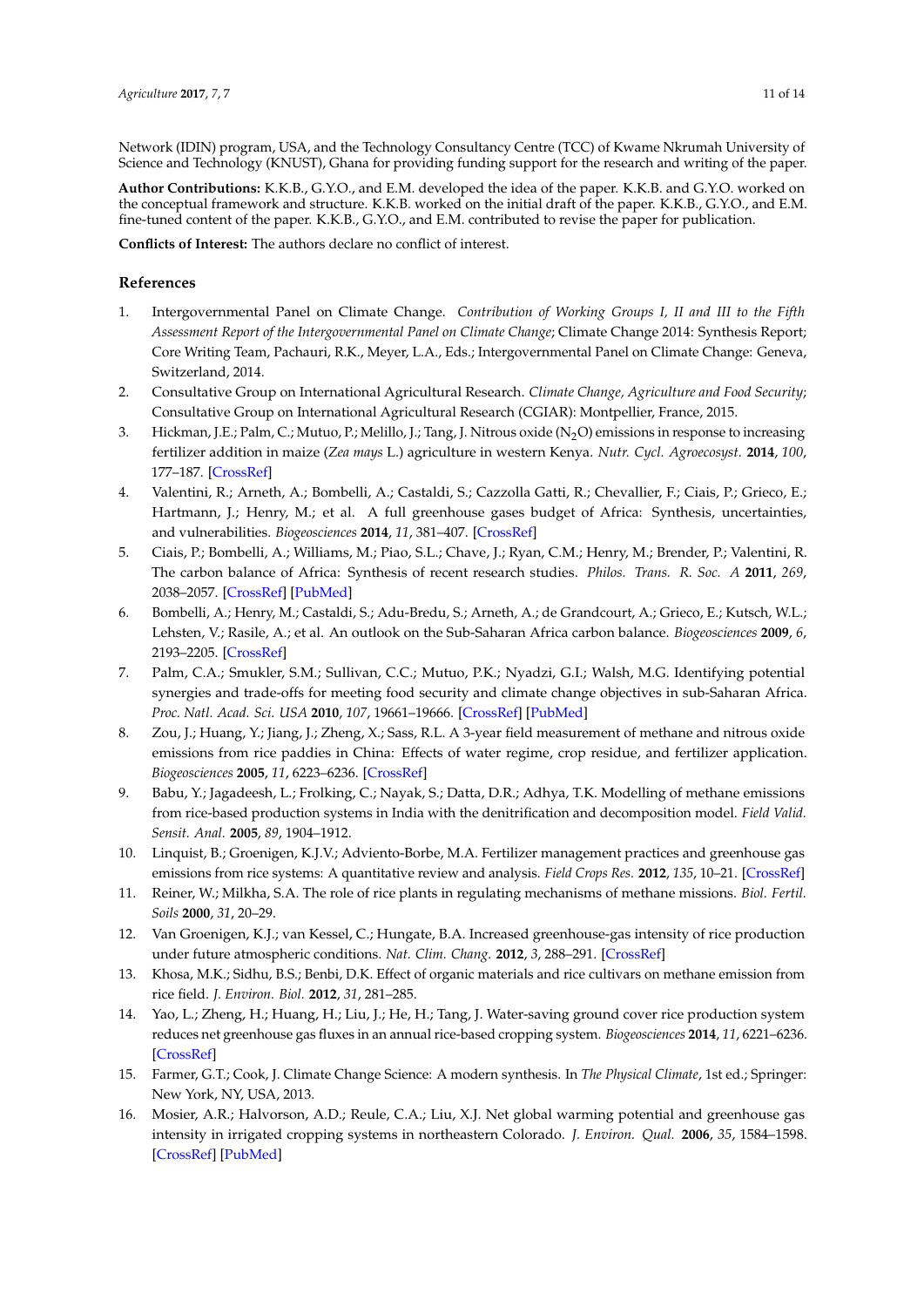- <span id="page-11-0"></span>17. Van Groenigen, J.W.; Velthof, G.L.; Oenema, O.; Van Groenigen, K.J.; Van Kessel, C. Towards an agronomic assessment of N2O emissions: A case study for arable crops. *Eur. J. Soil Sci.* **2010**, *61*, 903–913. [\[CrossRef\]](http://dx.doi.org/10.1111/j.1365-2389.2009.01217.x)
- 18. Pittelkow, C.M.; Adviento-Borbe, M.A.; Hill, J.E.; Six, J.; van Kessel, C.; Linquist, B.A. Yield-scaled global warming potential of annual nitrous oxide and methane emissions from continuously flooded rice in response to nitrogen input. *Agric. Ecosyst. Environ.* **2013**, *177*, 10–20. [\[CrossRef\]](http://dx.doi.org/10.1016/j.agee.2013.05.011)
- <span id="page-11-17"></span>19. Tarlera, S.; Capurro, M.C.; Irisarri, P.; Scavino, A.F.; Cantou, G.; Roel, A. Yield-scaled global warming potential of two irrigation management systems in a highly productive rice system. *Sci. Agric.* **2016**, *2*, 43–50. [\[CrossRef\]](http://dx.doi.org/10.1590/0103-9016-2015-0050)
- <span id="page-11-1"></span>20. Zheng, H.; Huang, H.; Yao, L.; Liu, J.; He, H.; Tang, J. Impacts of rice varieties and management on yield-scaled greenhouse gas emissions from rice fields in China: A meta-analysis. *Biogeosciences* **2014**, *11*, 3685–3693. [\[CrossRef\]](http://dx.doi.org/10.5194/bg-11-3685-2014)
- <span id="page-11-2"></span>21. Eshun, J.F.; Apori, S.O.; Wereko, E. Greenhouse Gaseous Emission and Energy Analysis in Rice Production Systems in Ghana. *SSA* **2013**, *21*, 119–125.
- <span id="page-11-3"></span>22. Das, K.; Baruah, K.K. Association between contrasting methane emissions of two rice (*Oryza sativa* L.) cultivars from the irrigated agroecosystem of Northeast India and their growth and photosynthetic characteristics. *Acta Physiol. Plant.* **2008**, *30*, 569–578. [\[CrossRef\]](http://dx.doi.org/10.1007/s11738-008-0156-4)
- <span id="page-11-4"></span>23. Kim, D.-G.; Thomas, A.D.; Pelster, D.; Rosenstock, T.S.; Sanz-Cobena, A. Reviews and syntheses: Greenhouse gas emissions in natural and agricultural lands in sub-Saharan Africa: Synthesis of available data and suggestions for further studies. *Biogeosci. Discuss.* **2015**, *12*, 16479–16526. [\[CrossRef\]](http://dx.doi.org/10.5194/bgd-12-16479-2015)
- <span id="page-11-5"></span>24. Farag, A.A.; Radwan, H.A.; Abdrabbo, M.A.A.; Heggi, M.A.M.; McCarl, B.A. Carbon footprint for paddy rice production in Egypt. *Nat. Sci.* **2013**, *11*, 36–45.
- <span id="page-11-6"></span>25. Kaba, J.S. Climate change impact on agriculture in Talensi district of Ghana: A case study of Baare and Datuku communities. *Int. J. Life Sci. Res.* **2015**, *3*, 15–22.
- <span id="page-11-7"></span>26. Scheer, C.; Wassmann, R.; Kienzler, K.; Ibragimov, N.; Lamers, J.; Martius, P.; Christopher, A. Methane and nitrous oxide fluxes in annual and perennial land-use systems of the irrigated areas in the Aral Sea Basin. *Glob. Chang. Biol.* **2008**, *14*, 2454–2468. [\[CrossRef\]](http://dx.doi.org/10.1111/j.1365-2486.2008.01631.x)
- <span id="page-11-8"></span>27. Meryl, R.; Metzel, R.; Ngonidzashe, C.; Proyuth, L.; Nyamadzawo, G.; Duong, V.; de Neergaard, Q.; Oelofse, A.; Wollenberg, M.; Keller, E.; et al. Limits of agricultural greenhouse gas calculators to predict soil N2O and CH<sup>4</sup> fluxes in tropical agriculture. *Sci. Rep.* **2016**, *6*, 26279.
- <span id="page-11-9"></span>28. Zhang, Y.; Wang, Y.Y.; Su, S.L.; Li, C.S. Quantifying methane emissions from rice paddies in Northeast China by integrating remote sensing mapping with a biogeochemical model. *Biogeosciences* **2011**, *8*, 1225–1235. [\[CrossRef\]](http://dx.doi.org/10.5194/bg-8-1225-2011)
- <span id="page-11-10"></span>29. Weller, S.; Kraus, D.; Ayag, K.R.P.; Wassmann, R.; Alberto, C.R.; Butterbach-Bahl, K.; Kiese, R. Methane and nitrous oxide emissions from rice and maize production in diversified rice cropping systems. *Nutr. Cycl. Agroecosyst.* **2014**, *101*, 37–53. [\[CrossRef\]](http://dx.doi.org/10.1007/s10705-014-9658-1)
- <span id="page-11-11"></span>30. Baruah, K.K.; Gogoi, B.; Gogoi, P. Plant physiological and soil characteristics associated with methane and nitrous oxide emission from rice paddy. *Physiol. Mol. Biol. Plants Int. J. Funct. Plant Biol.* **2010**, *16*, 79–91. [\[CrossRef\]](http://dx.doi.org/10.1007/s12298-010-0010-1) [\[PubMed\]](http://www.ncbi.nlm.nih.gov/pubmed/23572957)
- <span id="page-11-12"></span>31. Lu, Y.; Wassmann, R.; Neue, H.U. Response of methanogenesis in anaerobic rice soils to exogenous substrates. *Soil Biol. Biochem.* **2000**, *32*, 1683–1690. [\[CrossRef\]](http://dx.doi.org/10.1016/S0038-0717(00)00085-7)
- <span id="page-11-15"></span>32. Aulakh, M.S.; Wassmann, R.; Bueno, C.; Rennenberg, H. Impact of root exudates of different cultivars and plant development stages of rice (*Oryza sativa* L.) on methane production in a paddy soil. *Plant Soil* **2001**, *230*, 77–86. [\[CrossRef\]](http://dx.doi.org/10.1023/A:1004817212321)
- <span id="page-11-16"></span>33. Ghosh, S.; Jain, M.C.; Sinha, S. Estimates of global methane production from rice paddies based on substrate requirement. *Curr. Sci.* **1995**, *69*, 937–939.
- <span id="page-11-13"></span>34. Butterbach-Bahl, K.; Papen, H.; Rennenberg, H. Impact of gas trans-port through rice cultivars on methane emission from rice paddy fields. *Plant Cell Environ.* **1997**, *20*, 1175–1183. [\[CrossRef\]](http://dx.doi.org/10.1046/j.1365-3040.1997.d01-142.x)
- <span id="page-11-14"></span>35. Kesheng, S.; Zhen, L. Effect of rice cultivars and fertilizer management on methane emission in a rice paddy in Beijing. *Nutr. Cycl. Agroecosys.* **1997**, *49*, 139–146. [\[CrossRef\]](http://dx.doi.org/10.1023/A:1009734702524)
- 36. Baruah, K.K.; Gogoi, N.; Gogoi, B.; Goswami, S.; Barman, B.; Gupta, P.K. Plant and soil factors associated with methane emission from irrigated rice eosystem of Assam. In *Non-CO<sup>2</sup> Greenhouse Gases Scientific Understanding, Control Options and Policy Aspects*; Ham, J.V., Baede, A.P.M., Guicherit, R., Williams-Jacobse, J.G.F.M., Eds.; Millpress: Rotterdam, The Netherlands, 2002; pp. 101–116.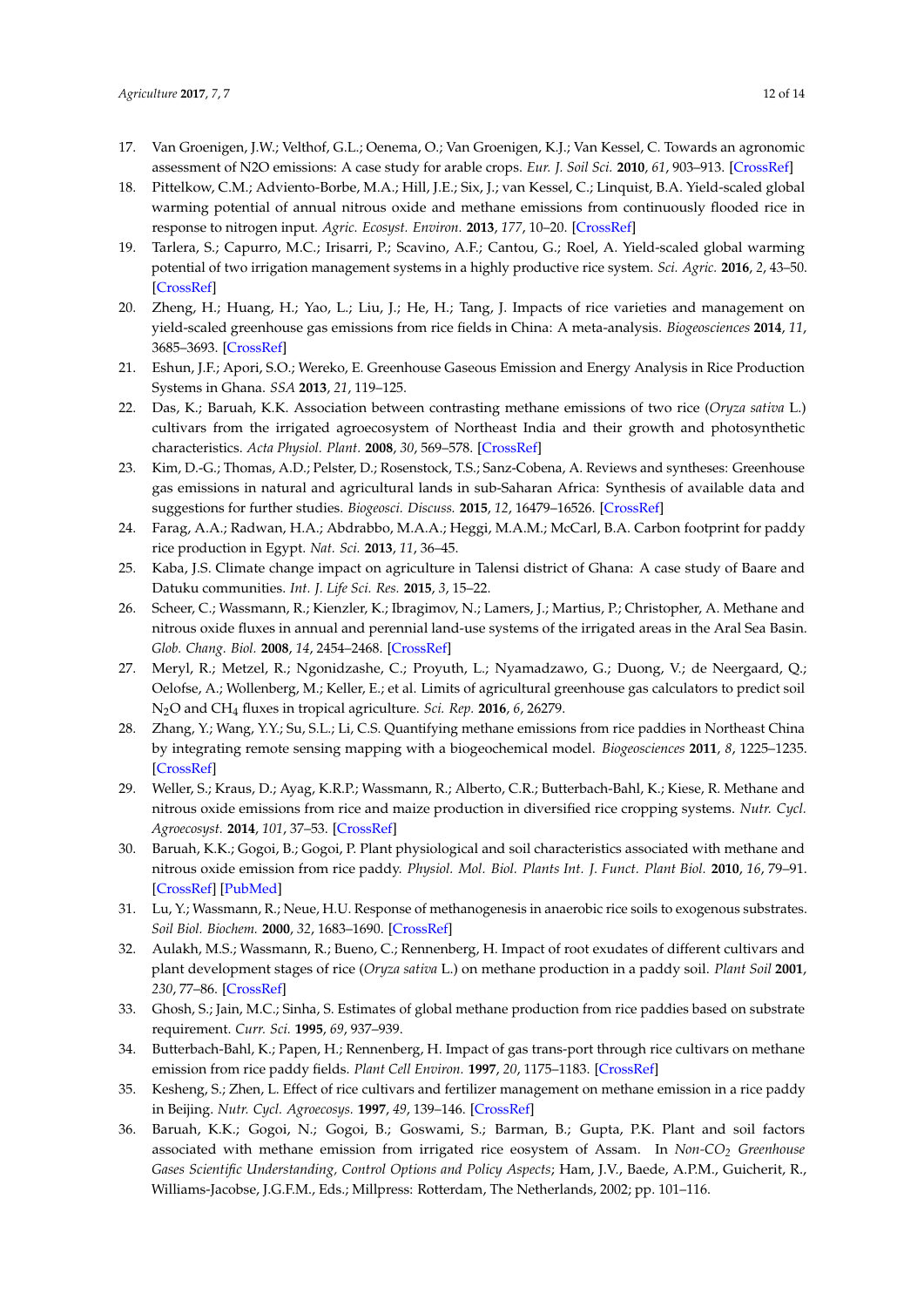- 37. Mitra, S.; Jain, M.C.; Kumar, S.; Bandyopadhya, S.K.; Kalra, N. Effect of rice cultivars on methane emission. *Agric. Ecosyst. Environ.* **1999**, *73*, 177–183. [\[CrossRef\]](http://dx.doi.org/10.1016/S0167-8809(99)00015-8)
- 38. Shalini, S.; Kumar, S.; Jain, M.C. Methane emission from two Indian soils planted with different rice cultivars. *Biol. Fert. Soils* **1997**, *25*, 285–289.
- <span id="page-12-0"></span>39. Adhya, T.K.; Rath, A.K.; Gupta, P.K.; Rao, V.R.; Das, S.N.; Parida, K.M.; Parashar, D.C.; Sethunathan, N. Methane emission from flooded rice fields under irrigated conditions. *Biol. Fert. Soils* **1994**, *18*, 245–248. [\[CrossRef\]](http://dx.doi.org/10.1007/BF00647675)
- <span id="page-12-1"></span>40. Gogoi, N.; Baruah, K.K.; Gupta, P.K. Selection of rice genotypes for lower methane emission. *Agron. Sustain. Dev.* **2008**, *28*, 181–186. [\[CrossRef\]](http://dx.doi.org/10.1051/agro:2008005)
- <span id="page-12-2"></span>41. Wassmann, R.; Lantin, R.S.; Neue, H.U.; Buendia, L.V.; Corton, T.M.; Lu, Y. Characterization of methane emissions from rice fields in Asia. III Mitigation options and future research needs. *Nutr. Cycl. Agroecosyst.* **2000**, *58*, 23–36. [\[CrossRef\]](http://dx.doi.org/10.1023/A:1009874014903)
- <span id="page-12-3"></span>42. Dubey, S.K. Methane emission and rice agriculture. *Curr. Sci.* **2001**, *81*, 345–346.
- <span id="page-12-4"></span>43. Anastasi, C.; Dowding, M.; Simpson, V.J. Future CH<sup>4</sup> Emissions from Rice Production. *J. Geophys. Res.* **1992**, *97*, 7521–7525. [\[CrossRef\]](http://dx.doi.org/10.1029/92JD00157)
- <span id="page-12-5"></span>44. Yagi, K.; Tsuruta, H.; Minami, K. Possible options for mitigating methane emission from rice cultivation. *Nutr. Cycl. Agroecosyst.* **1997**, *49*, 213–220. [\[CrossRef\]](http://dx.doi.org/10.1023/A:1009743909716)
- <span id="page-12-6"></span>45. Zhang, X.; Yin, S.; Li, Y.; Zhuang, H.; Li, C.; Liu, C. Comparison of greenhouse gas emissions from rice paddy fields under different nitrogen fertilization loads in Chongming Island, Eastern China. *Sci. Total Environ.* **2014**, *472*, 381–388. [\[CrossRef\]](http://dx.doi.org/10.1016/j.scitotenv.2013.11.014) [\[PubMed\]](http://www.ncbi.nlm.nih.gov/pubmed/24295754)
- <span id="page-12-7"></span>46. Sampanpanish, P. Effect of Organic Fertilizer Use in Rice Paddy to Reduce Greenhouse Gases. *Int. Conf. Environ. Agric. Eng.* **2012**, *37*, 79–85.
- <span id="page-12-8"></span>47. Lin, H.-C.; Fukushima, Y. Rice cultivation methods and their sustainability aspects: Organic and conventional rice production in industrialized tropical monsoon Asia with a dual cropping system. *Sustainability* **2016**, *8*, 529. [\[CrossRef\]](http://dx.doi.org/10.3390/su8060529)
- <span id="page-12-9"></span>48. Sander, B.O.; Samson, M.; Buresh, R.J. Methane and nitrous oxide emissions from flooded rice fields as affected by water and straw management between rice crops. *Geoderma* **2014**, *235–236*, 355–362. [\[CrossRef\]](http://dx.doi.org/10.1016/j.geoderma.2014.07.020)
- <span id="page-12-10"></span>49. Nungkat, P.; Kusuma, Z.H.E. Effects of organic matter application on methane emission from paddy fields adopting organic farming. *J. Degraded Min. Lands Manag.* **2015**, *2*, 303–312.
- <span id="page-12-11"></span>50. Dubey, S.K. Microbial ecology of methane emission in rice agroecosystem: A review. *Appl. Ecol. Environ. Res.* **2005**, *3*, 1–27. [\[CrossRef\]](http://dx.doi.org/10.15666/aeer/0302_001027)
- <span id="page-12-12"></span>51. Wang, Z.P.; Delaune, R.D.; Masscheleyn, P.B.; Patrick, W.H., Jr. Soil redox and pH effects on methane production in a flooded rice soils. *Soil Sci. Soc. Am. J.* **1993**, *57*, 382–385. [\[CrossRef\]](http://dx.doi.org/10.2136/sssaj1993.03615995005700020016x)
- <span id="page-12-13"></span>52. Gogoi, B. Seasonal and Temporal Changes in Nitrous Oxide Emission with Fertilizer Application in Rice Ecosystem of North Bank Plain Agroclimatic Zone of North East India. *Int. J. Environ. Monit. Anal.* **2014**, *2*, 289–290. [\[CrossRef\]](http://dx.doi.org/10.11648/j.ijema.20140205.19)
- <span id="page-12-14"></span>53. Xu, Z.; Zhou, Z.; Liu, Y.; Xu, X.; Wang, J.; Zhang, H.; Xiong, Z. Effects of water-saving irrigation practices and drought resistant rice variety on greenhouse gas emissions from a no-till paddy in the central lowlands of China. *Sci. Total Environ.* **2015**, *505*, 1043–1052. [\[CrossRef\]](http://dx.doi.org/10.1016/j.scitotenv.2014.10.073) [\[PubMed\]](http://www.ncbi.nlm.nih.gov/pubmed/25461105)
- <span id="page-12-15"></span>54. Linquist, B.; Groenigen, J.W.; Adviento-borbe, M.A. An agronomic assessment of greenhouse gas emissions from major cereal crops. *Field Crops Res.* **2012**, *18*, 194–209. [\[CrossRef\]](http://dx.doi.org/10.1111/j.1365-2486.2011.02502.x)
- <span id="page-12-16"></span>55. Zhang, X.; Zhou, Z.; Liu, Y.; Xu, X.; Wang, J.; Zhang, H.; Xiong, Z. Net global warming potential and greenhouse gas intensity in rice agriculture driven by high yields and nitrogen use efficiency: A 5-year field study. *Biogeosci. Discuss.* **2015**, *12*, 18883–18911. [\[CrossRef\]](http://dx.doi.org/10.5194/bgd-12-18883-2015)
- <span id="page-12-17"></span>56. Liu, Y.; Wan, K.Y.; Tao, Y.; Li, Z.G.; Zhang, G.S.; Li, S.L.; Chen, F. Carbon Dioxide Flux from Rice Paddy Soils in Central China: Effects of Intermittent Flooding and Draining Cycles. *PLoS ONE* **2013**, *8*, e56562. [\[CrossRef\]](http://dx.doi.org/10.1371/journal.pone.0056562) [\[PubMed\]](http://www.ncbi.nlm.nih.gov/pubmed/23437170)
- <span id="page-12-18"></span>57. Pathak, H.; Bhatia, A.; Prasad, S.; Singh, S.; Kumar, S.; Jain, M.C.; Kumar, U. Emission of nitrous oxide from rice–wheat systems of Indo-Gangetic Plains of India. *Environ. Monit. Assess.* **2002**, *77*, 163–178. [\[CrossRef\]](http://dx.doi.org/10.1023/A:1015823919405) [\[PubMed\]](http://www.ncbi.nlm.nih.gov/pubmed/12180654)
- <span id="page-12-19"></span>58. Schutz, H.; Holzapfel-Pschorn, A.; Conrad, R.; Rennenberg, H.; Seiler, W. A 3-year continuous record on the influence of daytime, season, and fertilizer treatment on methane emission rates from an Italian rice paddy. *J. Geophys. Res.* **1989**, *94*, 16405–16416. [\[CrossRef\]](http://dx.doi.org/10.1029/JD094iD13p16405)